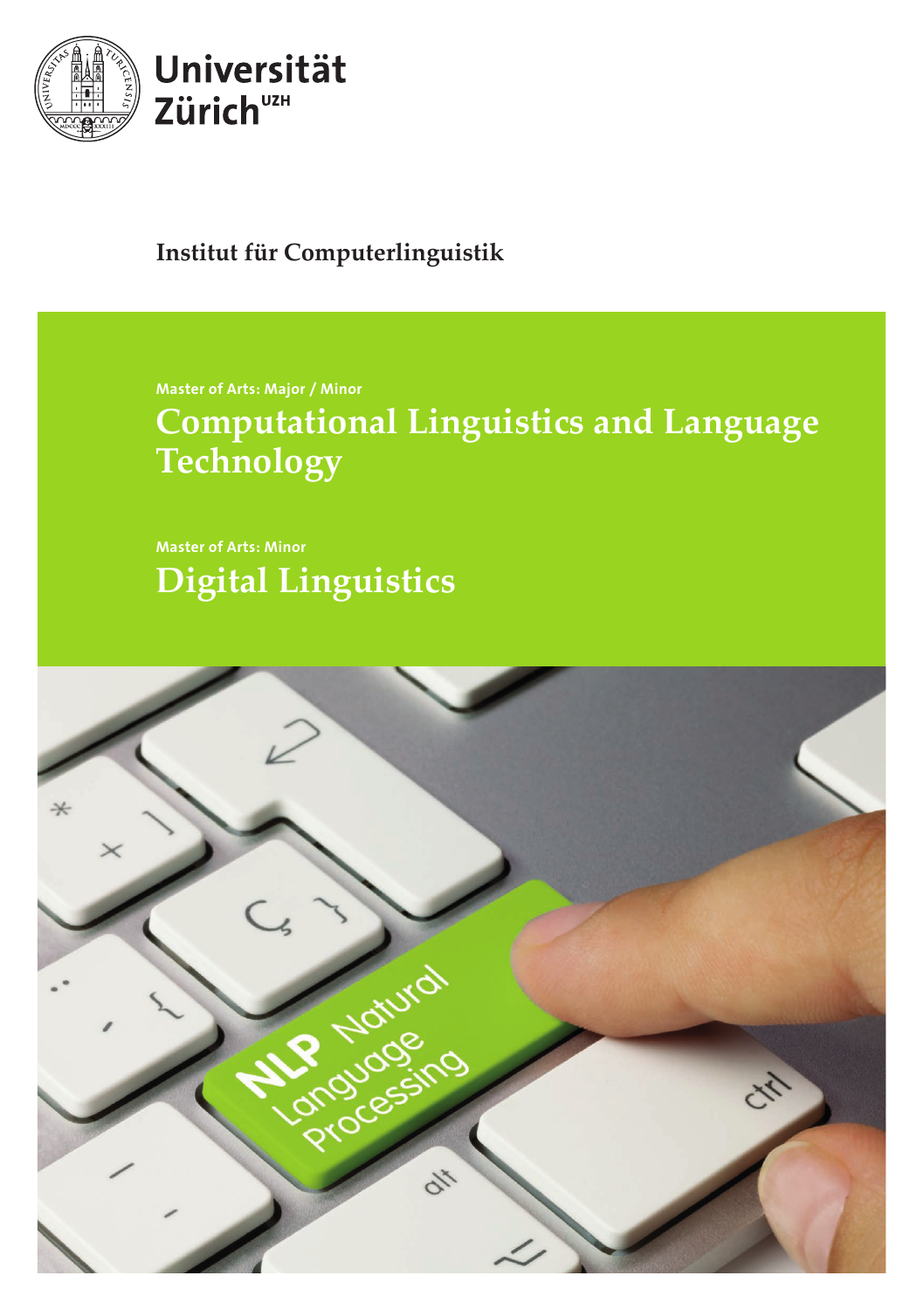# Why should I study *Computational Linguistics and Language Technology*

**or** 

*Digital Linguistics?*

It is fun.



It is a hot topic.

 $\overline{\phantom{a}}$ 

It combines well with many programs.



It is a dynamic and evolving field.



Our teaching is oriented on the latest research.



There are top job opportunities.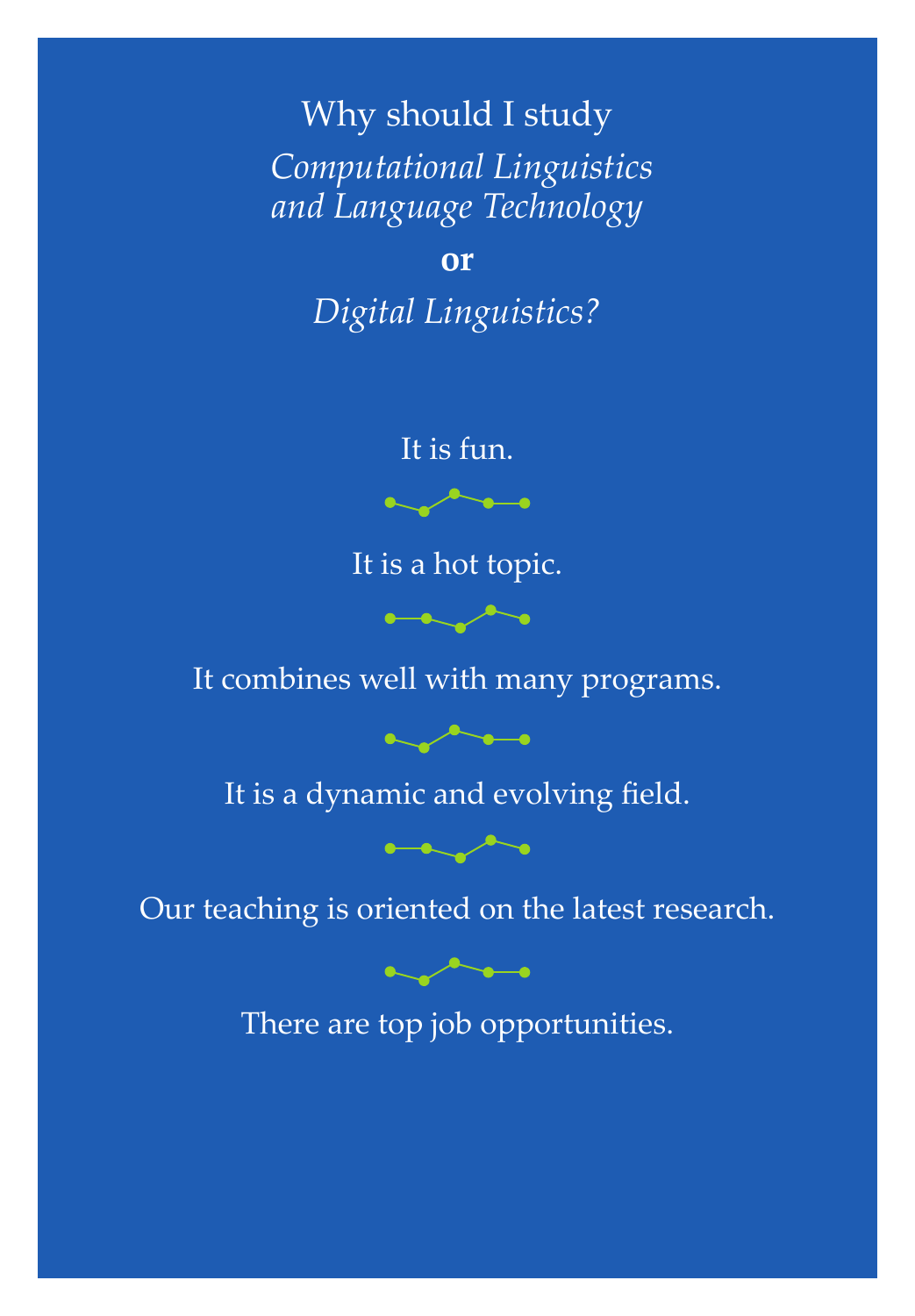## **Computational Linguistics and Language Technology**

### **What is Computational Linguistics and Language Technology?**

Computational Linguistics is an academic discipline at the intersection of linguistics and computer science. It investigates how the various aspects of languages can be modelled on a computer and made available to specific applications.

Research questions can be motivated by theoretical interests or focus on the development of tools that can be employed in various phases of automatic natural language processing. We usually speak of «language technology» when we take this application-oriented perspective.

### **Why should I study** *Computational Linguistics and Language Technology***?**

Computational Linguistics and Language Technology is a growing field that combines well with many domains such as language studies, social sciences, history, informatics, economics, law, biology etc. The increase in digital resources and data provides ample opportunities for basic research and innovative applications. Well trained professionals in Language Technology are in high demand in industry and research.

We provide a modern curriculum focusing on Machine Learning, Machine Translation, Text Mining, Dialog Systems and Discourse Analysis with a lot of hands-on exercises. The curriculum allows to extend to information science with lectures provided by our partner institute, the Department of Informatics.

### **Why should I study** *Digital Linguistics***?**

Digital Linguistics is a minor which does not require any prerequisites and is a valuable complement to all kinds of majors, especially for majors in language studies, history and social sciences.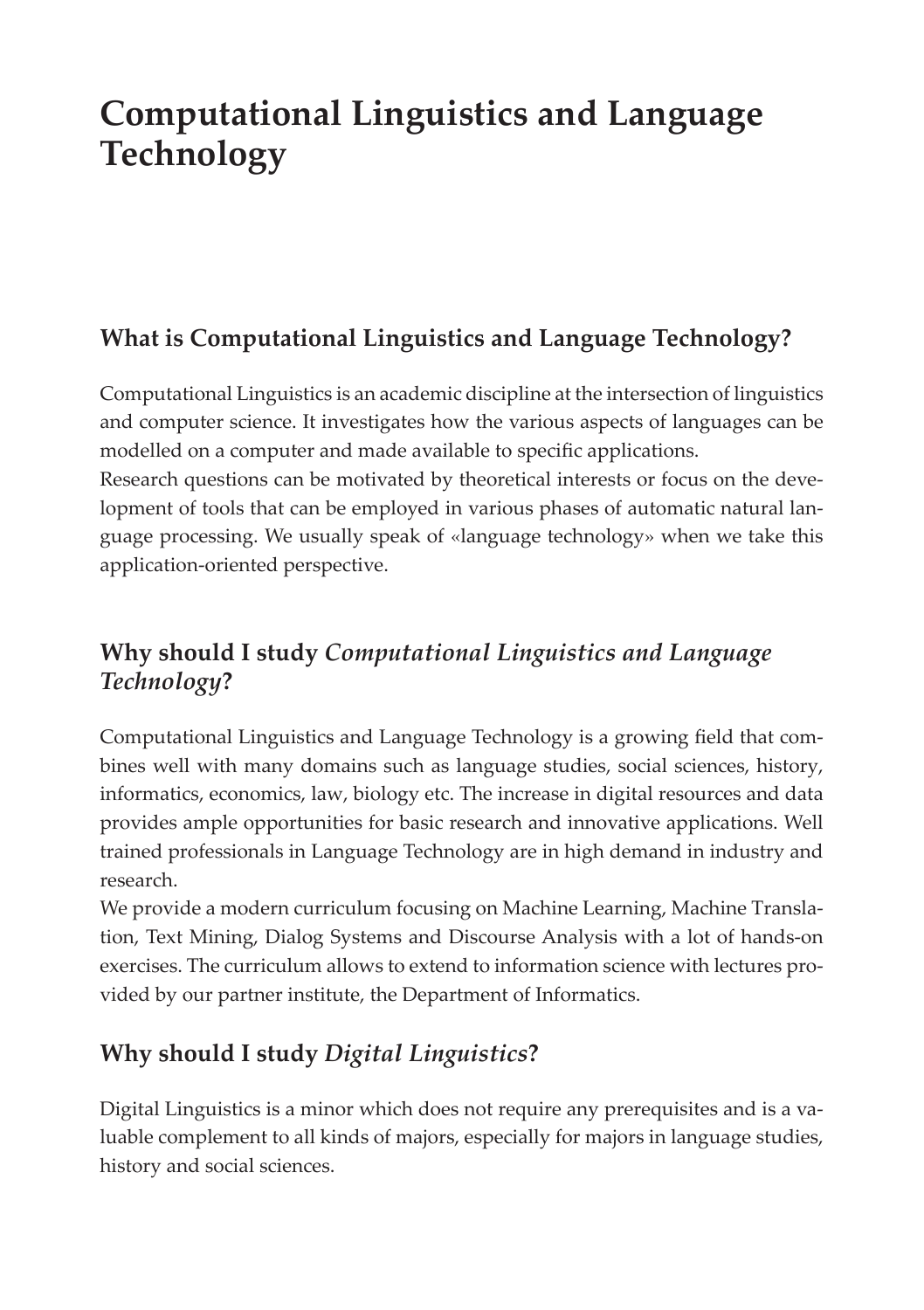# **Curricula and prerequisites**

| <b>Curriculum Major Computational Linguistics and Language Technology</b>                                                                                                               |                  |
|-----------------------------------------------------------------------------------------------------------------------------------------------------------------------------------------|------------------|
| Core Modules of Computational Linguistics and Language Technology<br>Machine Learning for Natural Language Processing 1 & 2 (recommended)<br>Free choice of modules from various topics | at least 24 ECTS |
| Scientific Specialization (Seminar)                                                                                                                                                     | at least 6 ECTS  |
| Computational Linguistics and Language Technology in Practice (projects)                                                                                                                | at least 6 ECTS  |
| Free choice of modules (also from modules of the Department of Informatics)                                                                                                             | 24 ECTS          |
| Master thesis                                                                                                                                                                           | 30 ECTS          |
|                                                                                                                                                                                         | 90 ECTS          |
| Curriculum Minor Computational Linguistics and Language Technology                                                                                                                      |                  |
| Core Modules of Computational Linguistics and Language Technology<br>Machine Learning for Natural Language Processing 1 & 2 (recommended)<br>Free choice of modules from various topics | at least 18 ECTS |
| Scientific Specialization (Seminar)                                                                                                                                                     | at least 6 ECTS  |
| Free choice of modules (also from modules of the Department of Informatics)                                                                                                             | 6 ECTS           |
|                                                                                                                                                                                         | 30 ECTS          |
| <b>Curriculum Minor Digital Linguistics</b>                                                                                                                                             |                  |
| Core Modules of Digital Linguistics<br>Language Data Processing (mandatory)<br>Free choice of modules from various topics                                                               | 24 ECTS          |
| Scientific Specialization (Seminar)                                                                                                                                                     | 6 ECTS           |
|                                                                                                                                                                                         | 30 ECTS          |

#### Prerequisites for *Computational Linguistics and Language Technology*

60 ECTS in Computational Linguistics or one of the following branches of studies: Informatics or Linguistics

If you have studied one of the branches of studies (Informatics or Linguistics), but do not have enough credits in Computational Linguistics, additional requirements apply.

#### Prerequisites for *Digital Linguistics*

none.

All our programs are taught in English.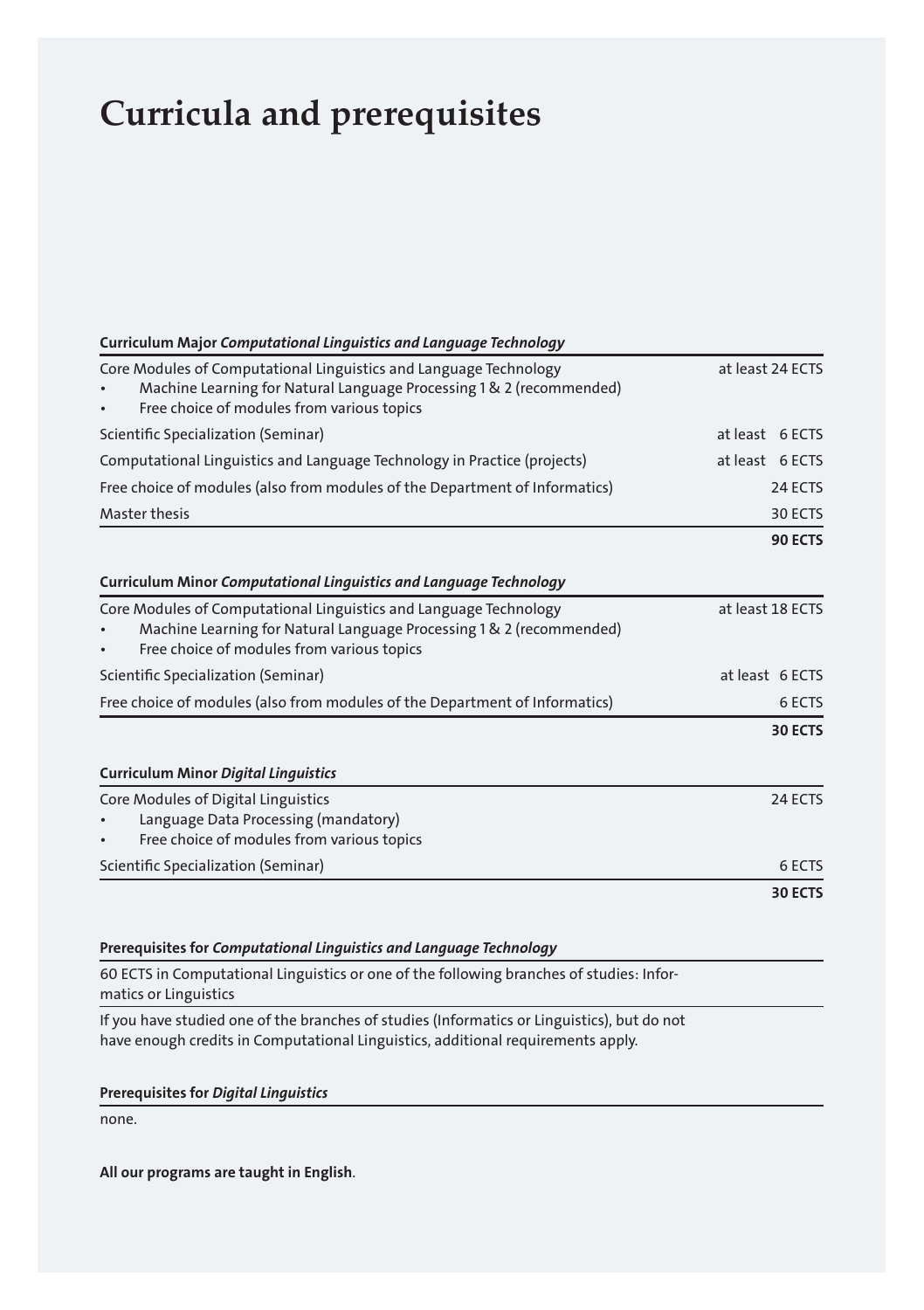

### **Meet the Institute of Computational Linguistics!**

During your studies you will meet our highly motivated research and teaching team and will benefit from their specialized knowledge in a variety of topics. The Institute of Computational Linguistics conducts research and education in various domains of computational linguistics, applications-orientated language technology and phonetics. Our research focuses on multilingual text analysis and developing intelligent methods to digitalize and access large text collections. This includes specializing in techniques for machine translation, text mining, sentiment analysis, answer and relation extraction and semantic analysis. Our group Phonetics & Speech Sciences focuses on automatic speaker identification, speech rhythm and basic phonetics research in a variety of languages.

We are looking forward to meeting you!

#### **Contact**

If you have any questions, please have a look at our website: https://www.cl.uzh.ch

or contact our study advisor: Dr. Manfred Klenner, klenner@cl.uzh.ch